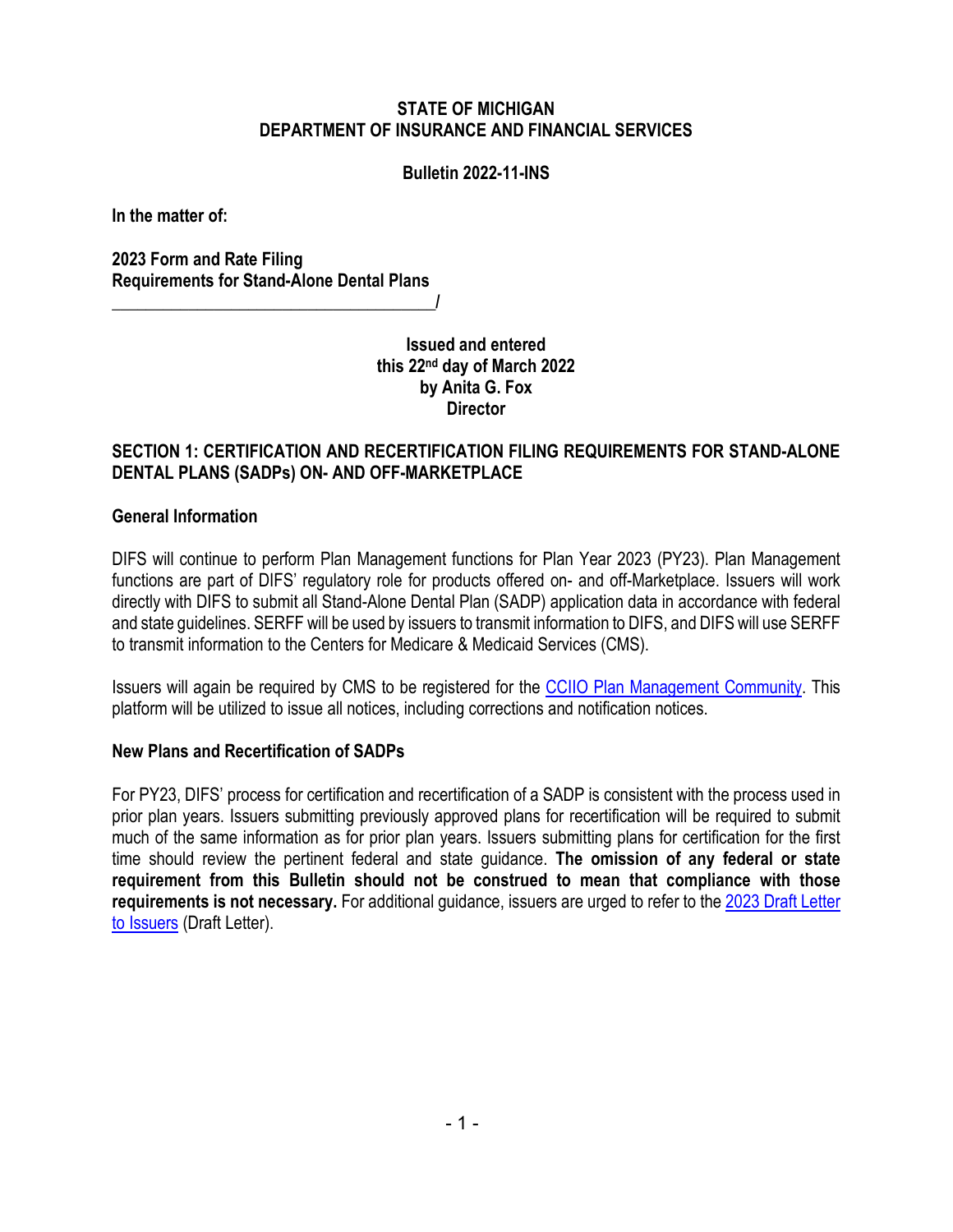# **Timeline for SADP Submissions**

| <b>Activity</b>                                                       |                                                                                                                                        | <b>Dates</b>        |
|-----------------------------------------------------------------------|----------------------------------------------------------------------------------------------------------------------------------------|---------------------|
| <b>SADP</b><br>Application<br>Submission and<br><b>Review Process</b> | <b>Michigan Filing Deadline</b>                                                                                                        | 5/11/22             |
|                                                                       | DIFS' 1 <sup>st</sup> transfer of plan data to CMS;<br>Transparency in Coverage and Plan ID<br>Crosswalk Templates submission deadline | 6/15/22             |
|                                                                       | CMS reviews and posts initial SADP application<br>results in PM Community                                                              | 6/16/22 to 7/15/22  |
|                                                                       | DIFS' 2 <sup>nd</sup> transfer of plan data to CMS                                                                                     | 7/20/22             |
| <b>Final Review</b>                                                   | DIFS' final transfer of plan data to CMS                                                                                               | 8/17/22             |
|                                                                       | CMS reviews and posts final SADP applications<br>results in PM Community                                                               | 8/18/22 to 9/12/22  |
| <b>SADP</b><br>Agreement/<br>Final<br>Certification                   | <b>CMS</b> sends Certification Notices                                                                                                 | 9/13/22             |
|                                                                       | Limited data correction window and last date to<br>withdraw plans                                                                      | 9/15/22 to 9/16/22  |
|                                                                       | CMS posts SADP agreements; Issuers send<br>signed agreements; States confirm final SADP<br>recommendations                             | 10/4/22 to 10/5/22  |
| <b>Open Enrollment</b>                                                |                                                                                                                                        | 11/1/22 to 12/15/22 |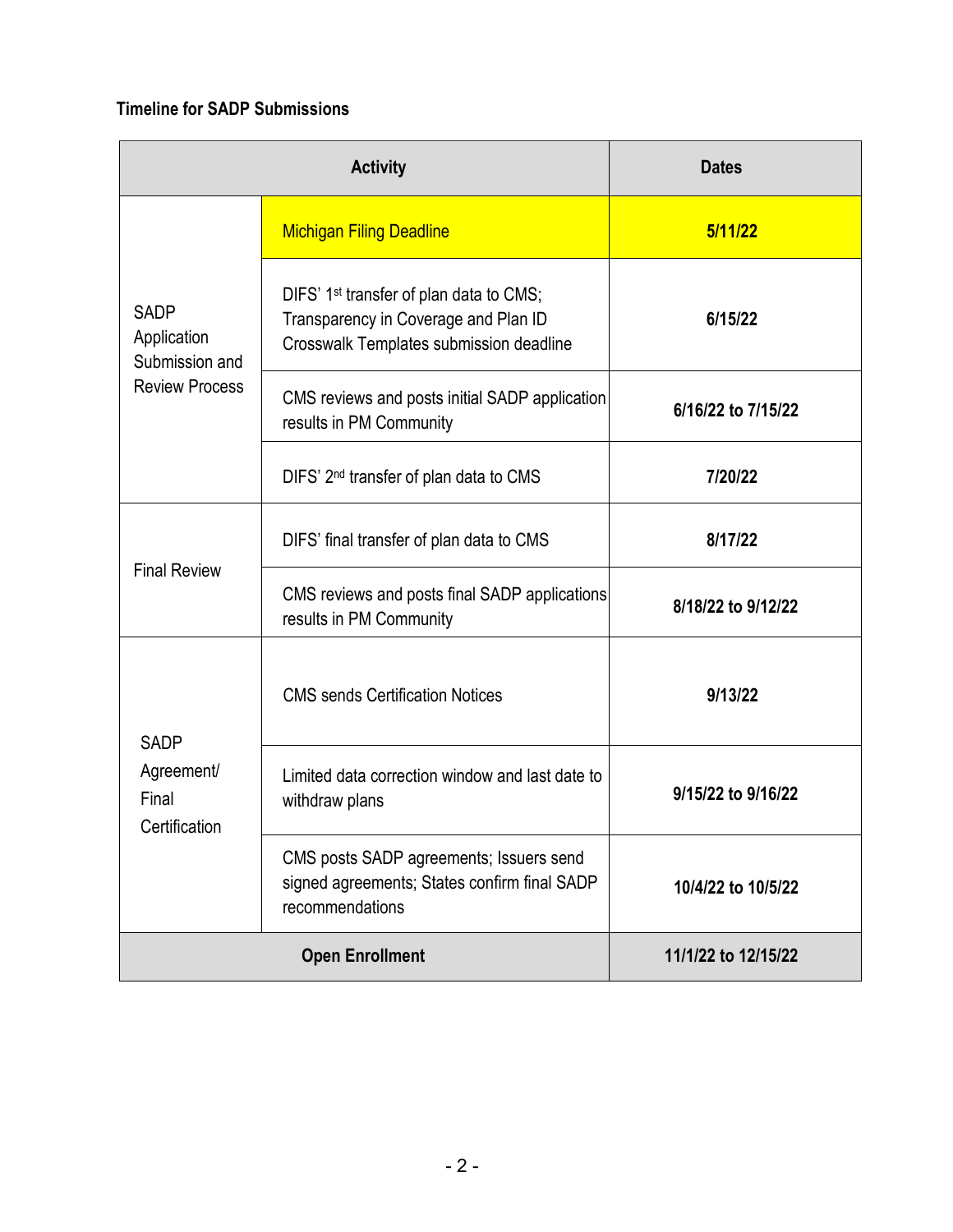### **PY23 SADP Filing Requirements**

A complete submission includes the SERFF Form/Rate Filing and Binder, with all required validated templates and associated items, as outlined in Exhibit 1. Issuers are required to run the [PY23 QHP](https://www.qhpcertification.cms.gov/s/Review%20Tools)  Application Review Tools [including the Data Integrity Tool](https://www.qhpcertification.cms.gov/s/Review%20Tools) for the initial and any subsequent template submissions.

All template revisions made during DIFS' review must be uploaded to the same locations as originally filed i.e., filing, Binder, or both. See Exhibit 1.

**Note:** only one Business Rules Template and Transparency in Coverage Template needs to be completed. Each template must include both individual and small group plans and be submitted in the SERFF Binder, regardless of Marketplace participation.

### **PY23 SADP Checklist Requirements**

Checklists that must be completed and filed as shown in Exhibit 1 are:

- Checklist for Individual and Small Group SADP Forms [\(FIS 2305\)](https://www.michigan.gov/difs/-/media/Project/Websites/difs/Form/Insurance/Insurance/FIS_2305.docx?rev=14af4b81d90b4939ae0e13355955992d)
- Checklist for Individual and Small Group SADP Rates [\(FIS 2304\);](https://www.michigan.gov/difs/-/media/Project/Websites/difs/Form/Insurance/Insurance/FIS_2304.docm?rev=daf0987d990349968a71a3217e01a9e7) and
- Checklist for Individual and Small Group SADP Network Adequacy [\(FIS 2314\)](https://www.michigan.gov/difs/-/media/Project/Websites/difs/Form/Insurance/Insurance/FIS_2314.docx?rev=2a0426f208de427291c9de5e11ace836)

### **Revisions to Previously Approved SADP Forms: Red-Lined Versions**

Issuers revising previously approved SADP forms must provide red-lined versions, as well as clean versions. The red-lined and clean versions should both be filed under the Forms Schedule tab of the SERFF Form/Rate filing under the same document number. **Note:** forms not being revised must still be submitted.

Forms must be SADP-specific. Forms must not include variable bracketed fields for use interchangeably with non-SADP forms.

### **File Naming**

Certain items under the Supporting Documentation tab in the Form/Rate filing and/or the Binder filing must adhere to a standard naming convention as follows: IssuerName MIFormDescription Version#.

The purpose of adherence to a standard naming convention is to have the ability to track new versions as they are updated. It is important to start with Version 1 and use the same issuer name and form description in the file name each time. In addition, all review tools must be run each time a template is revised.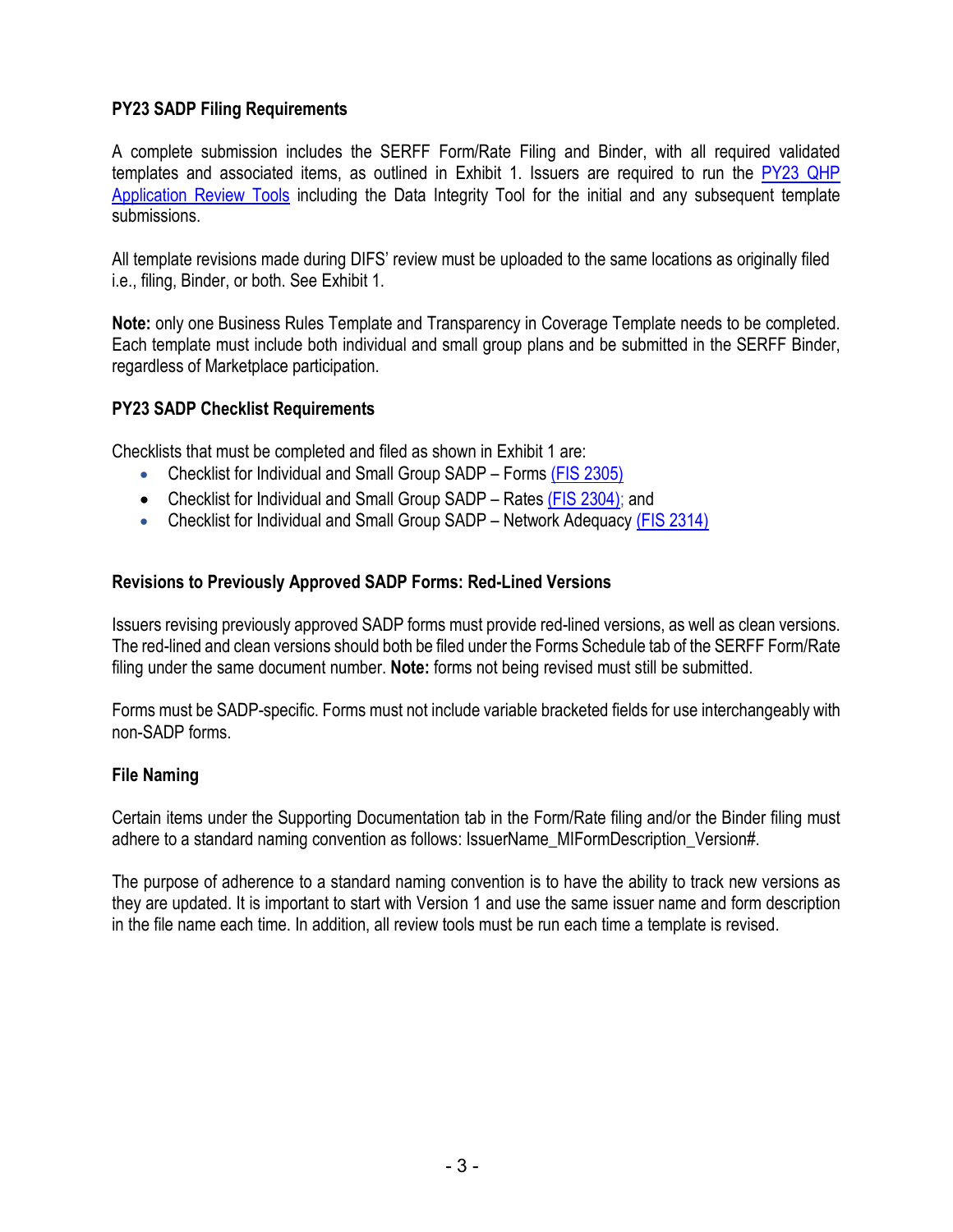Items that are required to have a standard naming convention are:

- DIFS SADP Forms Checklist;
- DIFS SADP Rates Checklist;
- DIFS SADP Network Adequacy Checklist;
- Michigan Network Data Template;
- Rates Table Template:
- Actuarial Memorandum;
- MI Uniform Modification Justification Form:
- Justifications and Attestations; and
- Any document that is amended from its original version that is not automatically versioned through **SERFF**

### **SERFF Filings**

All federal and Michigan-specific templates must be filed in Excel formats. Do not submit templates in PDF. Additionally, do not submit templates under the Supporting Documentation tab of the Binder, except for the Plan ID Crosswalk and Michigan Network Data Templates.

Under Section 234 of the Michigan Insurance Code, MCL 500.234, the Director has the discretion to designate certain records to be nonpublic. Accordingly, issuers have the option to mark their filings as confidential upon submission. The filings will remain confidential until one day after the submission deadline at which time DIFS will make the filings public.

#### **Guaranteed Renewability**

Although SADPs are considered excepted benefits, and therefore not subject to federal guaranteed renewability requirements, CMS will apply the Plan ID Crosswalk Template to SADPs in order to support automatic re-enrollment for plans offered during PY23.

#### **Plan Withdrawal**

Plans may be withdrawn in accordance with the process in the [Draft Letter.](https://www.cms.gov/files/document/2023-draft-letter-issuers-508.pdf) The final opportunity to withdraw plans will be during the plan confirmation process. Issuers opting to withdraw must submit the following in both the SERFF Form/Rate filing and Binder:

- 1. A completed CMS Plan Withdrawal form for plans offered either on-Marketplace or on- and off-Marketplace *or* a list of plans to be withdrawn for those offered off-Marketplace only;
- 2. A letter to the DIFS Director outlining the issuer's intent and how it will comply with both state and federal guaranteed renewability and availability requirements; and
- 3. A copy of the proposed letter that will be sent to enrollees/consumers outlining the issuer's intent and detailing *all* options available to the enrollee/consumer, including seeking coverage from a different issuer. This letter must not be sent to enrollees/consumers until approved by DIFS.

**Note:** Do not make changes to templates.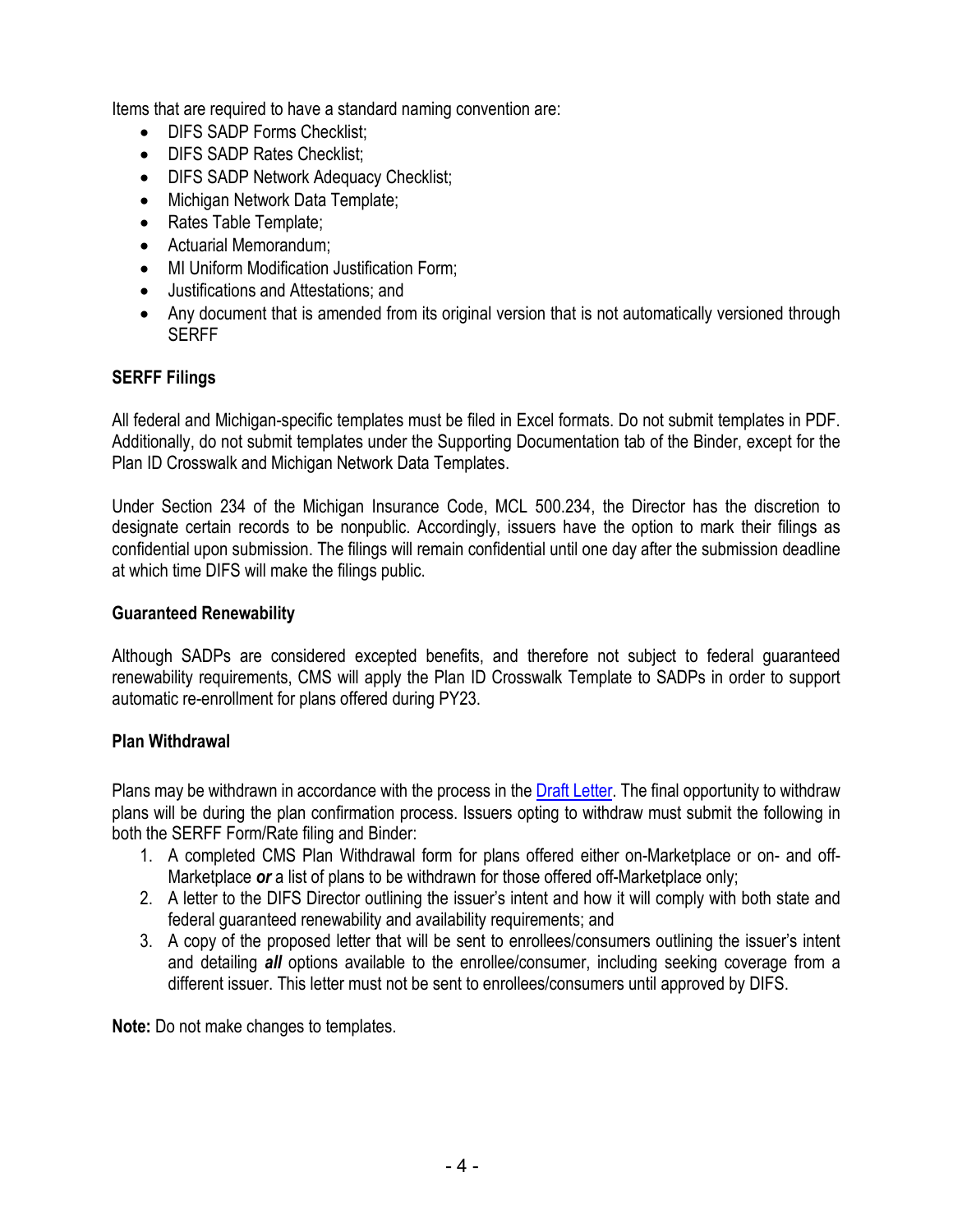# **Uniform Modification and Plan ID Crosswalk**

DIFS requires that the MI Uniform Modification Justification Form [\(FIS 2316\)](https://www.michigan.gov/difs/-/media/Project/Websites/difs/Form/Insurance/Insurance/FIS_2316.docx?rev=96c43a67421940aaa7113b93de5f7643) and Plan ID Crosswalk Template be submitted as shown on Exhibit 1.

CMS requires that the Plan ID Crosswalk Template, together with authorization from DIFS, be submitted for SADPs in the individual market. The deadline for this submission is June 15, 2022.

# **Licensure and Good Standing**

DIFS will review the licensure status of all issuers filing SADPs on- and/or off-Marketplace.

### **Annual Limit on Cost-Sharing**

The PY23 out-of-pocket maximums for Marketplace-certified SADPs are \$375 for one covered child and \$750 for two or more covered children.

### **Service Area**

DIFS does not permit service areas with partial counties for SADPs.

Prior to DIFS' first transfer of plan management data to CMS via SERFF on June 15, 2022, issuers should inform DIFS of any service area data change.

After DIFS' final transfer August 17, 2022, service area data may only be changed with DIFS' approval and submission of a Data Change Request (DCR) to CMS, even if the change is directed by DIFS or CMS. The DCR must include an explanation and justification for the change(s), evidence of state approval, and the DCR Supplement. As CMS no longer requires the signed State Authorization of QHP Data Change Request form for Michigan issuers, state approval may be obtained through email and attached to the DCR in the PM Community.

Examples of service area data changes:

- 1. Revising Service Area Template to:
	- a. change any service area name or ID
	- b. add or remove a service area
	- c. add or remove a county/ies to a service area
- 2. Revising the Plans and Benefits Template (PBT) to:
	- a. Change a Service Area ID
	- b. Add or remove a Service Area ID
- 3. Any change to the list of counties associated with a particular plan

Service Area Data Changes must be reflected on the Michigan Network Data Template, as applicable.

For more information, see [CMS' data change windows page](https://www.qhpcertification.cms.gov/s/Data%20Change%20Windows) and the Data Change Request Instructions and Supporting Documents.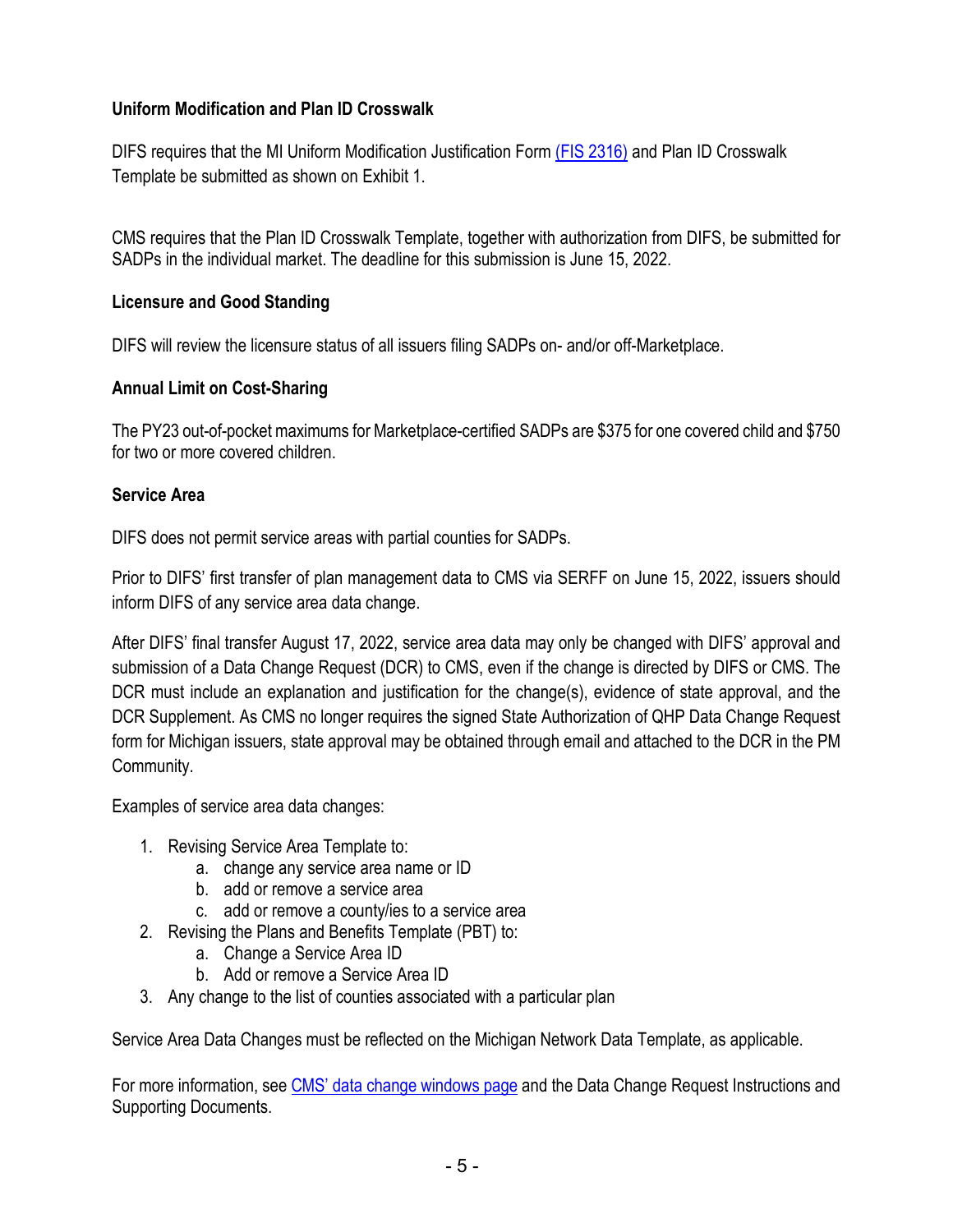# **Network Adequacy**

New for PY23, DIFS will resume collecting the National Provider Identifier Number (NPI) on the Michigan Network Data Template.

The network adequacy requirements, standards, and approach for review are unchanged from PY22. The [Michigan Network Adequacy Guidance](https://www.michigan.gov/difs/-/media/Project/Websites/difs/Form/Insurance/HMO/Network_Adequacy_Guidance.pdf?rev=e4666ad8d45a4350a046ba0ae7aec26d) reflects network sufficiency requirements and standards. See also [Network Data Template Instructions](https://www.michigan.gov/difs/-/media/Project/Websites/difs/Form/Insurance/HMO/Network_Adequacy_Guidance.pdf?rev=e4666ad8d45a4350a046ba0ae7aec26d) and [Checklist for Individual and Small Group Stand-Alone Dental](https://www.michigan.gov/difs/-/media/Project/Websites/difs/Form/Insurance/Insurance/FIS_2314.docx?rev=2a0426f208de427291c9de5e11ace836)  [Plans - Network Adequacy \(FIS 2314\).](https://www.michigan.gov/difs/-/media/Project/Websites/difs/Form/Insurance/Insurance/FIS_2314.docx?rev=2a0426f208de427291c9de5e11ace836)

### **Essential Community Providers**

The ECP requirements have changed to increase the ECP threshold from 20 to 35 percent of available ECPs in each plans service area.

DIFS requires issuers to submit the results of the ECP Tool in the SERFF Binder under the Supporting Documentation tab.

See CMS' web page **QHP Certification Application Materials** for Application Instructions, ECP and Network Adequacy, and Review Tools.

# **SECTION 2: CONTRACT REQUIREMENTS**

# **Readability**

Submitted forms must comply with the following readability standards found under MCL 500.2236(3):

- 1. Each form entered under the SERFF Forms Schedule tab shall include the form's readability score.
- 2. The readability score must be based on the Microsoft Word Flesch Reading Ease test and have a score of 45 or higher. Forms with a Microsoft Word Flesch Reading Ease score lower than 45 will not be approved by DIFS or transferred to CMS for certification.
- 3. Dental policies and certificates with more than 3,000 words printed on not more than three pages, or more than three pages of text regardless of the number of words, shall contain a table of contents. (This requirement does not apply to riders or endorsements.)
- 4. Be printed in font size not less than 10 point.

# **Dependent Coverage**

Essential Health Benefit (EHB) coverage for pediatric services is required for enrollees until at least the end of the month in which the enrollee turns 19 years of age.

### **Internal Formal Grievance and External Review Procedures**

SADPs offered by commercial issuers must offer a formal grievance procedure pursuant to MCL 500.2213 and adhere to the external review process under the Patient's Right to Independent Review Act (PRIRA), PA 251 of 2000 (MCL 550.1901 to 550.1929). These procedures must be part of the policy and submitted for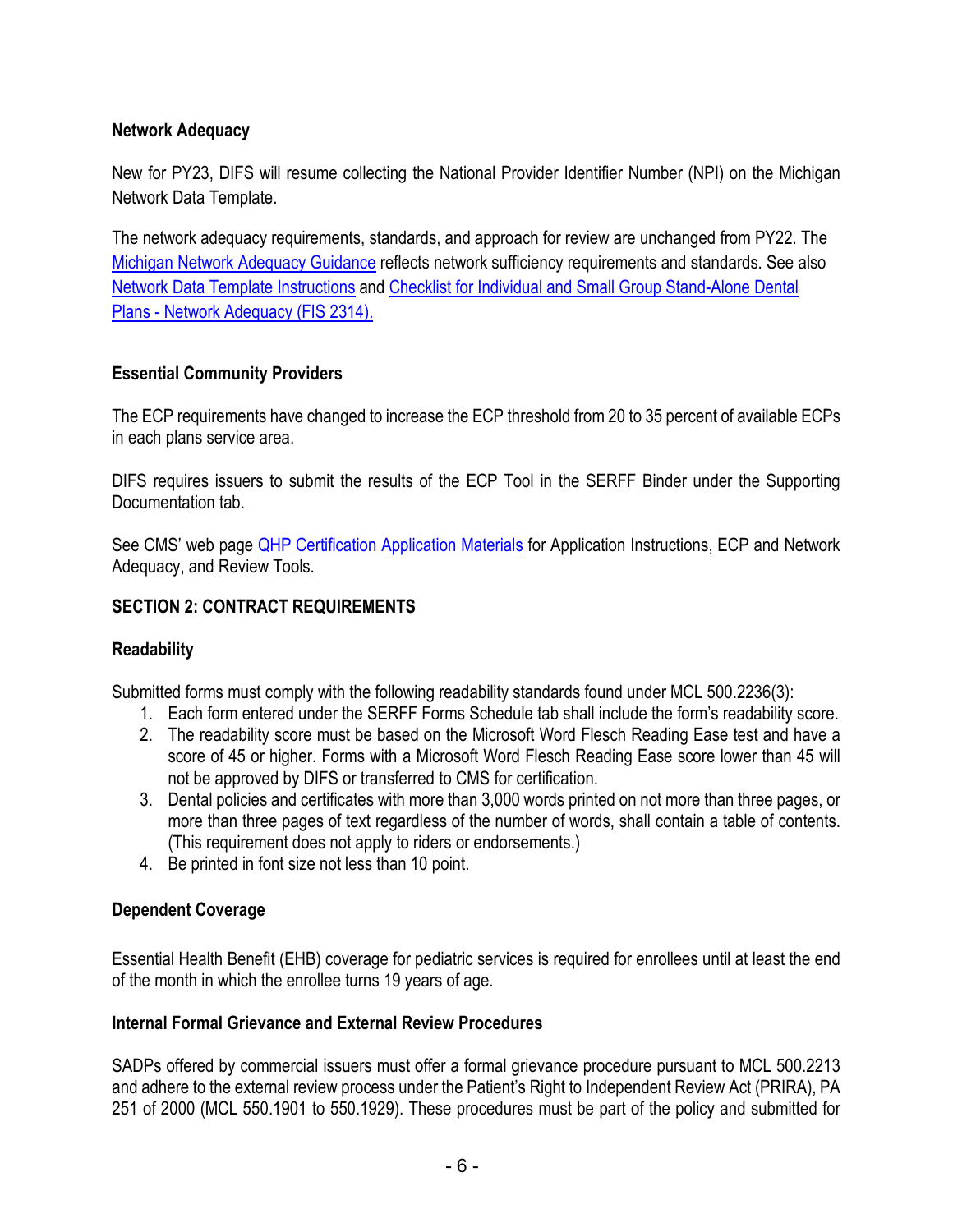approval with the SADP filing. If the issuer has DIFS-approved grievance and external review procedures, these must be filed under the Supporting Documentation tab of the SERFF Form/Rate filing.

Complaint and Grievance Policy and Procedures must include information on [DIFS' Health Care Appeals –](https://difs.state.mi.us/Complaints/ExternalReview.aspx) [Request for External Review \(FIS 0018\)](https://difs.state.mi.us/Complaints/ExternalReview.aspx) and contact information for DIFS including fax number, email address, and mailing address.

### **Data Corrections After the Final Application Submission Deadline**

Issuers must request data correction changes and receive explicit direction and approval from CMS and DIFS.

- Data change requests to CMS must be initiated in the PM Community, include an explanation and justification for each requested change, and evidence of DIFS' approval. Issuers should work with DIFS to make any change
- URL changes must be approved by DIFS (CMS authorization is not required) before making changes in the Supplemental Submission Module
- Post-Certification Assessment(s) received from CMS require issuers to communicate to DIFS how errors or corrections were addressed

Once SERFF Binders are closed, DIFS will only reopen the Binder for issuers to make data changes approved by CMS. Issuers must provide DIFS with evidence of CMS' approval for each data change.

### **Marketplace Certification**

All SADPs intended to be EHB-compliant must be Marketplace-certified, even if the plan will not be marketed on-Marketplace. The only SADPs that can be considered to provide EHB must have followed the certification process and have been approved and recommended for certification to CMS.

# **SECTION 3: RATING**

DIFS will **not** accept more than one filing per market (individual or small group). Issuers that offer various types of offerings, such as on- and off-Marketplace or pediatric and adult, must submit all filings in the same Form/Rate filing. SADP issuers may submit more than one actuarial memorandum or format their actuarial memorandum to adequately address their entire filing.

All SADP issuers must complete a separate Rates Table Template for individual and small group markets. For all plans other than the FF-SHOP plans, rates should be identified as either "guaranteed" or "estimated" in the Plans and Benefits Template and can either be individually age rated or family tier rated. For FF-SHOP plans, rates must be "guaranteed" and individually age rated.

Per the [Draft Notice of Benefit and Payment Parameters for 2023,](https://www.federalregister.gov/documents/2022/01/05/2021-28317/patient-protection-and-affordable-care-act-hhs-notice-of-benefit-and-payment-parameters-for-2023) issuers may offer pediatric dental EHBs at any actuarial value (AV). SADP issuers must, however, certify the AV of each SADP coverage.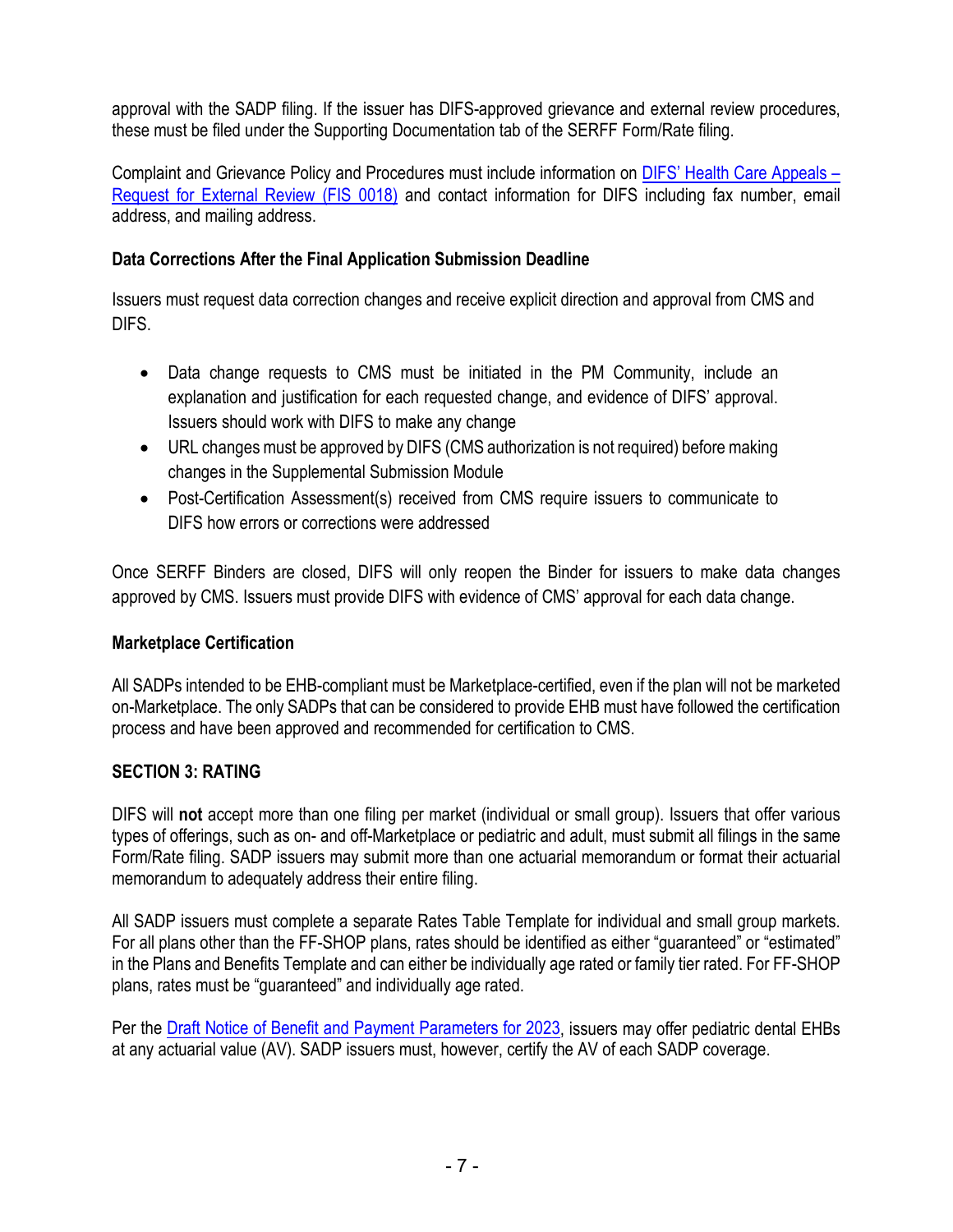SADP Michigan rate filings must include the following components:

- Rate manual showing only Michigan-specific rates;  $\bullet$
- Sample rate calculation;  $\bullet$
- Michigan Rate Checklist for SADPs; and  $\bullet$ 
	- Actuarial memorandum addressing items from the Michigan Rate Checklist, including:
		- o Description and exhibits showing the development of rates from the experience; and
		- o Derivation of the EHB apportionment percentage for pediatric dental (individual plans only)

Any questions regarding this bulletin should be directed to:

Department of Insurance and Financial Services Office of Insurance Rates and Forms 530 W. Allegan Street-7th Floor Lansing, Michigan 48933 Toll Free: (877) 999-6442

white Anita G. Fox

Director

 $\bullet$